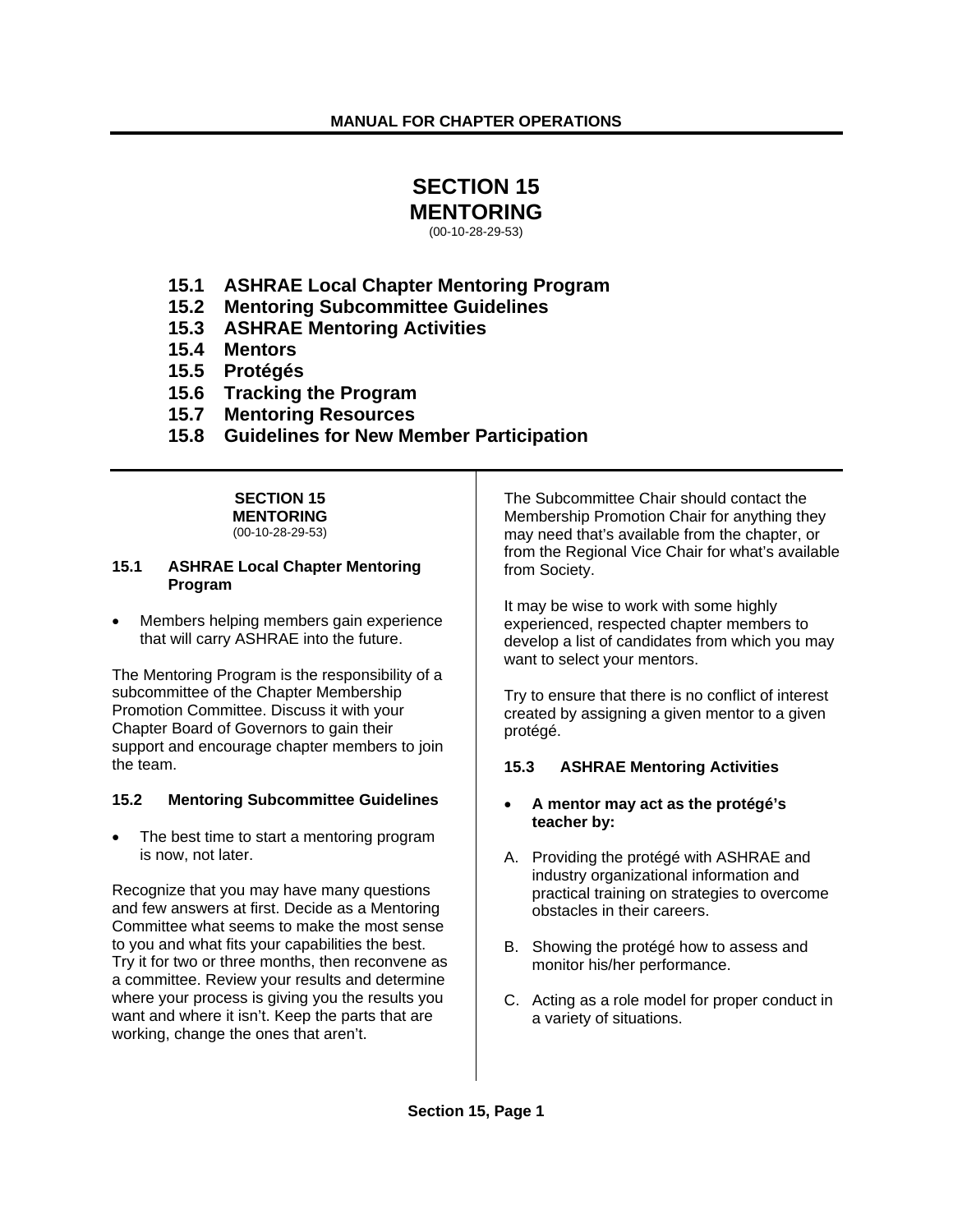## • **A mentor could coach the protégé by:**

- A. Discussing new initiatives and risk taking strategies to help the protégé regarding how he/she may assume greater responsibilities, within ASHRAE and the HVAC&R industry.
- B. Fostering creativity and helping the protégé to develop his/her own effective business style.
- C. Providing advice and guidance for achieving goals and tasks successfully.
- **A mentor may counsel the protégé by:**
- A. Soliciting the protégé's opinion, taking him/her into their confidence, building his/ her sense of competence by demonstrating trust in them.
- B. Showing genuine interest in the protégé's values and concerns by listening, offering advice, asking challenging questions, and serving as a soundboard.
- **A mentor could even be the protégé's champion by:**
- A. Providing the protégé access to in-house contacts, lines of communication or other resources that are not usually available.
- B. Praising the protégé's performances to others, establishing the perception that he/she is competent and capable.

## **15.4 Mentors**

## **Who Are Mentors?**

Mentors are experienced ASHRAE members who help inexperienced ASHRAE members or student members (the protégés) in development by effective teaching, coaching, counseling, and/or championing.

The mentor acts as a role model, which in a one-on-one relationship helps a protégé by relating his/her experiences in ASHRAE related work. The mentor's task is to focus on the

protégé's professional and ASHRAE development.

#### **Best Prospective Mentor Pool**

It seems evident that the best prospects for mentors are past Chapter Presidents plus members who have remained active in chapter activities over several years. These people tend to have a strong desire to see the chapter continue to succeed. On the other hand they often don't want to take on any major long term chapter responsibilities, figuring they've done that already. Often these people are also recognized in our industry.

What a combination: On one hand, people who are very knowledgeable in ASHRAE, the chapter, and the industry but don't want to do the same thing again or don't want a major time commitment and on the other, a brand new program that enables knowledgeable people to apply their experience and expertise to the benefit of others and does not entail a major time commitment.

## **15.5 Protégés**

- Give all new members and student members the opportunity of the mentoring program by calling them and offering them the benefit of another ASHRAE member's experience/expertise.
- Don't force it on them! Make them aware that this is another benefit of belonging to ASHRAE.
- Find out what their industry interests are, what experience they have and what type of help they could use in finding out "what else there is to being a member of ASHRAE."
- Get a verbal resume, similar to the ones you should also receive from the mentors.
- Once you have a protégé with a need, link them up with an appropriate mentor from your "pool."